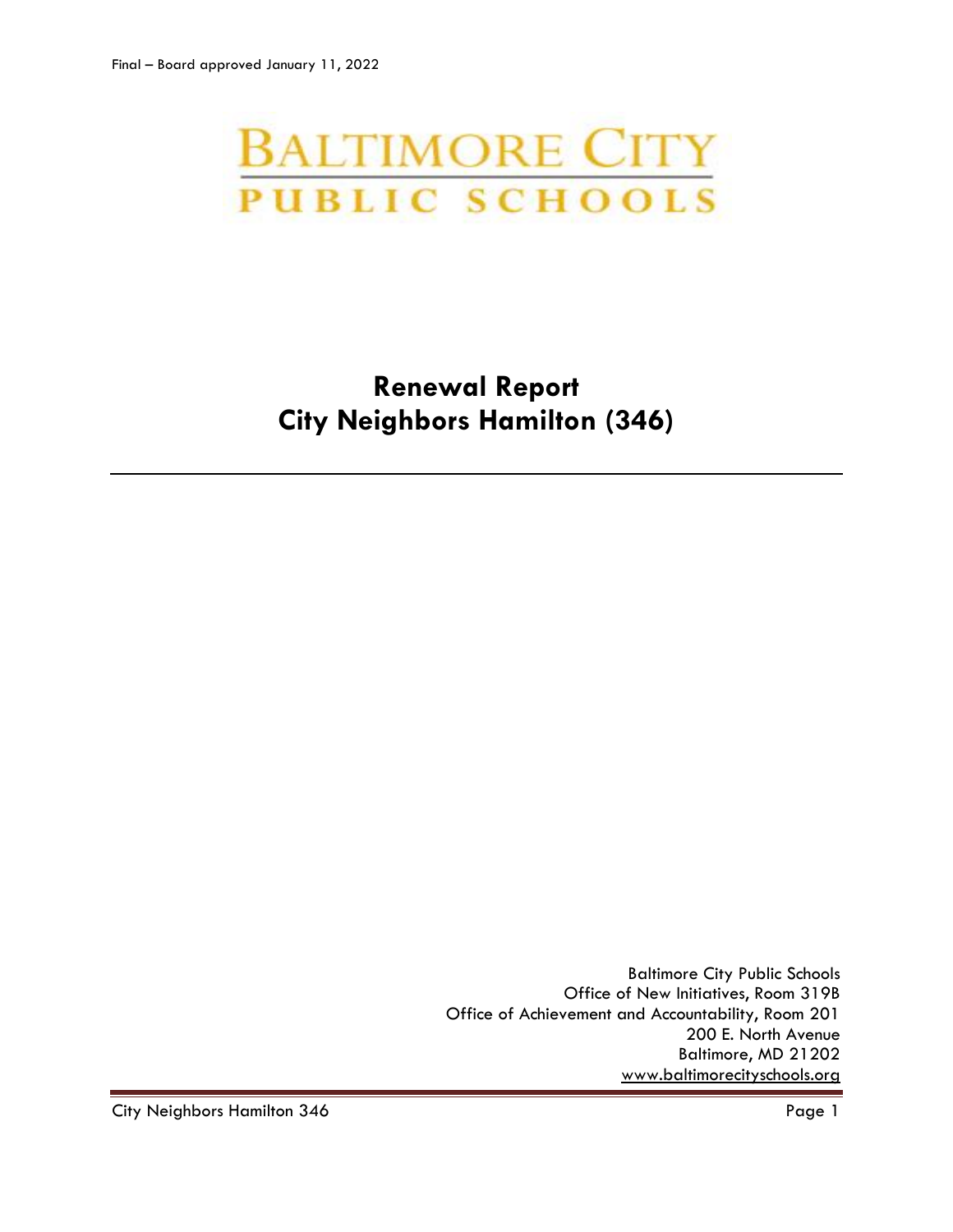# **REPORT INTRODUCTION**

### *Purpose of the Report*

The renewal report is a summary of findings and a resulting recommendation regarding renewal of the charter or contract for an operator-run school. To inform this recommendation, Baltimore City Public Schools collects and analyzes documentation including the school's renewal application, and an evaluation of the school's performance based on the renewal rubric, the School Effectiveness Review (SER) performed on site at each school and consideration of all other relevant information.

City Schools' renewal criteria are based on state law (§ 9-101, *et seq*., MD. CODE ANN., EDUC.) and Baltimore City Board of School Commissioners' policy IHBJ and associated administrative regulations (IHBJ-RA and JFA-RA). The Board's policy requires that schools up for renewal be evaluated on multiple measures including, but not limited to, the following:

- **Student achievement**, constituting at least 50 percent of the renewal score and including measures such as schoolwide performance on state assessments, College and Career Readiness (for schools with high school grades), academic programming for special student populations, and a school's fidelity to its charter
- **School climate** (chronic absence, suspensions, enrollment trends, school choice data, and school survey results from parents, teachers, and students)
- **Financial management and governance** (annual audits, school budget submissions, grants management, board documentation; compliance/adherence with federal, state, and local laws, rules, and regulations)
- An overall finding of not effective in any of the key areas (Student Achievement, School Climate, or Financial Management/Governance) may be the basis of a non-renewal decision.

The renewal process is a component of City Schools' annual review of its schools, designed to ensure that students and families across the district have access to school options that meet their interests and needs. The framework was originally developed in 2011 by the Renewal Stakeholders Working Group (composed of school operators from a range of school types, Supporting Public Schools of Choice, and the Maryland Charter School Network) who worked to develop a methodology for evaluating the performance of operator-run schools. The result: a fair, transparent, and rigorous renewal framework that reflects schools' unique nature and innovative contributions to student achievement, used for the first time in the 2012-13 school year, and a process for reviewing and updating the framework each year.

At the conclusion of each year's renewal cycle, staff engages operators and other key stakeholders in a review of the process to identify areas for improvement that could be addressed while still maintaining a level of predictability for schools up for renewal in the following year.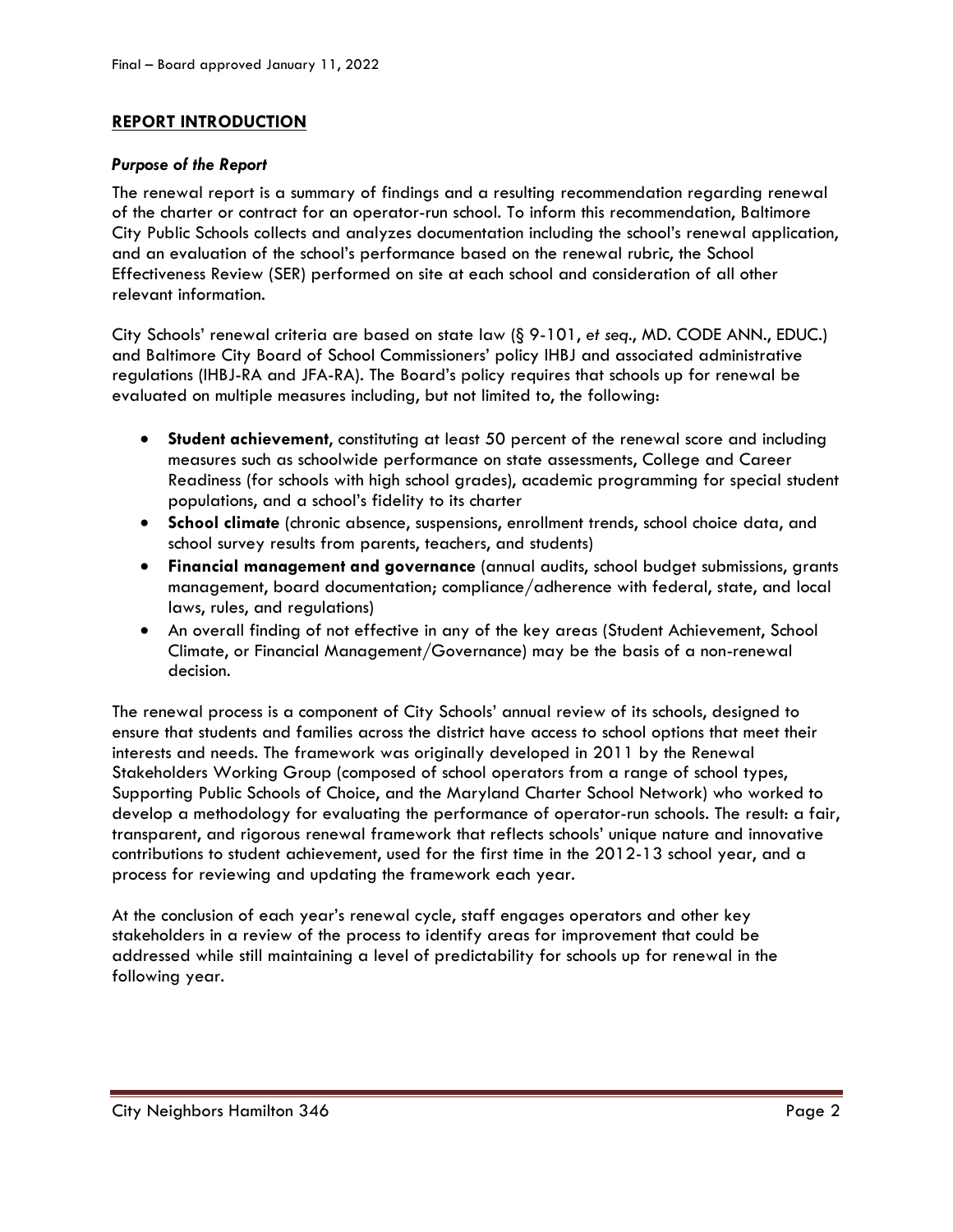# *The Process*

Based on recommendation of staff and feedback from school operators and other stakeholders following the normal feedback and review cycle, the Baltimore City Board of School Commissioners approved a modified renewal process for school year 2021-22. This modified process was designed to take into considerations the lingering impacts of the Covid19 pandemic on student data while still holding operators accountable to delivering strong programs for students. This year's process takes a focused look at data in the key areas (Student Achievement, School Climate and Effective Financial Management and Governance). Since the scope of certain data items like state assessments is limited, the Board approved modifications so that the only terms schools will be eligible for are either a three-year renewal term or non-renewal<sup>1</sup>. Nonrenewal recommendations will be considered for schools where the evidence indicates serious financial sustainability concerns, or inability to comply with critical state, federal and local guidelines that places students, staff or the district at risk. Thus, schools that earn a "Not Effective" rating in any of the following metrics will be recommended for non-renewal by the Charter and Operator-Led Schools Advisory Board to the CEO:

- Effective Programming for Students with Disabilities,
- Audit Content, Internal Controls,
- Operator Capacity, or
- Strategic Leadership/Governance (All of Domain 4 from SER).

If a school is considered for non-renewal based on any of these four metrics, the Board will also consider the school's record of renewal and academic performance, as measured in the Academic Success section of the renewal rubric, in making its renewal decision.

In addition to determining the renewal or non-renewal of a school's contract, the renewal process informs the Board and the public on the efficacy of school performance and practices, as well as helping identify areas for growth in schools' planning for their next contract term.

The revised process continues to use the following components:

- Renewal Rubric (Updated to reflect the above changes)
- Application for Renewal
- Data Tables prepared by City Schools
- School Effectiveness Review (Streamlined to include fewer key actions in metrics used in the School Climate section of the renewal rubric)

l

 $^{\rm 1}$  In the modified renewal process for 2021-22, schools will not be eligible for a 5-year term or 8-year "extended" term. However, the outcome of the 2021-22 renewal process will allow schools to earn progress towards an extended renewal term in the future. According to Board Policy IHBJ – Public Charter Schools, "A public charter school shall only be eligible for an extended renewal term if the school has two or more consecutive full renewals, including demonstrating quality programming for all student groups." For the 2021-22 renewal process, a school that receives "Meets Expectations", "Effective" or "Highly Effective" in each of the four metrics that could lead to nonrenewal listed above, as well as "Effective" or "Highly Effective" in the overall Academics section, will be considered to have earned a full renewal for their progress towards an 8-year extended renewal in future renewal processes.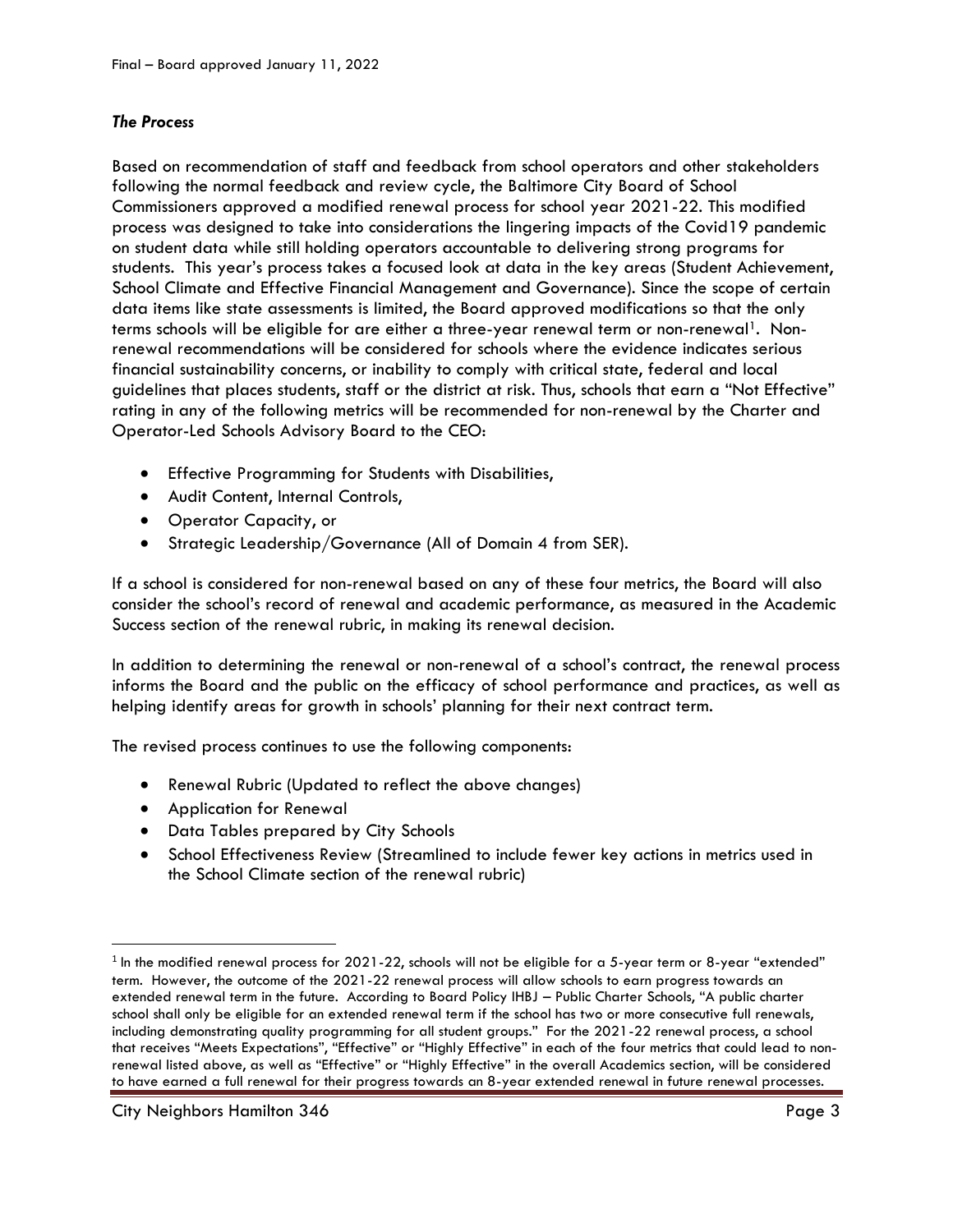The process starts with a review by the Charter and Operator-led Schools Advisory Board, whose members represent foundations, nonprofit organizations, school choice advocates, school operators, and district representatives; and whose function is to provide advice to the CEO on renewal and other issues as they relate to operator-led schools. In performing its review, the Advisory Board looks at all data and information, both quantitative and qualitative, to make sound recommendations to the CEO. After its review of the components above, the Advisory Board makes recommendations to City Schools' CEO on whether charters or contracts should be renewed. The CEO considers the recommendations and the quantitative and qualitative review, and then makes her own recommendation to the Board. In some instances, the nature or severity of an issue raised during the renewal process is serious enough to give it extra weight in formulating the renewal recommendation and, ultimately, the renewal decision, especially in instances where the issue affects the wellbeing of students, staff, or the district as a whole.

The ultimate decision on all operator renewals rests with the Board, which considers the recommendations and rationale of the CEO, the operator renewal report, testimony given at public Board meetings and work sessions, the contents of the official record and the factors listed in policy IHBJ and administrative regulation IHBJ-RA for charter schools, and policy FCA and administrative regulation FCA-RA for non-charter schools. This includes the Board's ability to consider prior partial renewal terms afforded to operators who have had serious challenges in the prior renewal that remain issues that continue to affect the wellbeing of students, staff, or the district as a whole based on evidence in this renewal process. In particular, as Policy IHBJ states, "[t]he Board may decide that a public charter school is not eligible for two consecutive partial renewals."

| <b>Actions</b>                                                                                                              | <b>Timeline</b>           |
|-----------------------------------------------------------------------------------------------------------------------------|---------------------------|
| Schools submit renewal applications                                                                                         | September 2, 2021         |
| <b>Charter and Operator-led Schools Advisory Board reviews</b><br>renewal applications and makes recommendations to the CEO | September to October 2021 |
| District presents recommendations to Board at public meeting                                                                | November 9, 2021          |
| Work Session for operator to provide oral testimony to Board in a<br>meeting open to the public                             | December 9, 2021          |
| Board votes on renewal recommendations                                                                                      | January 11, 2022          |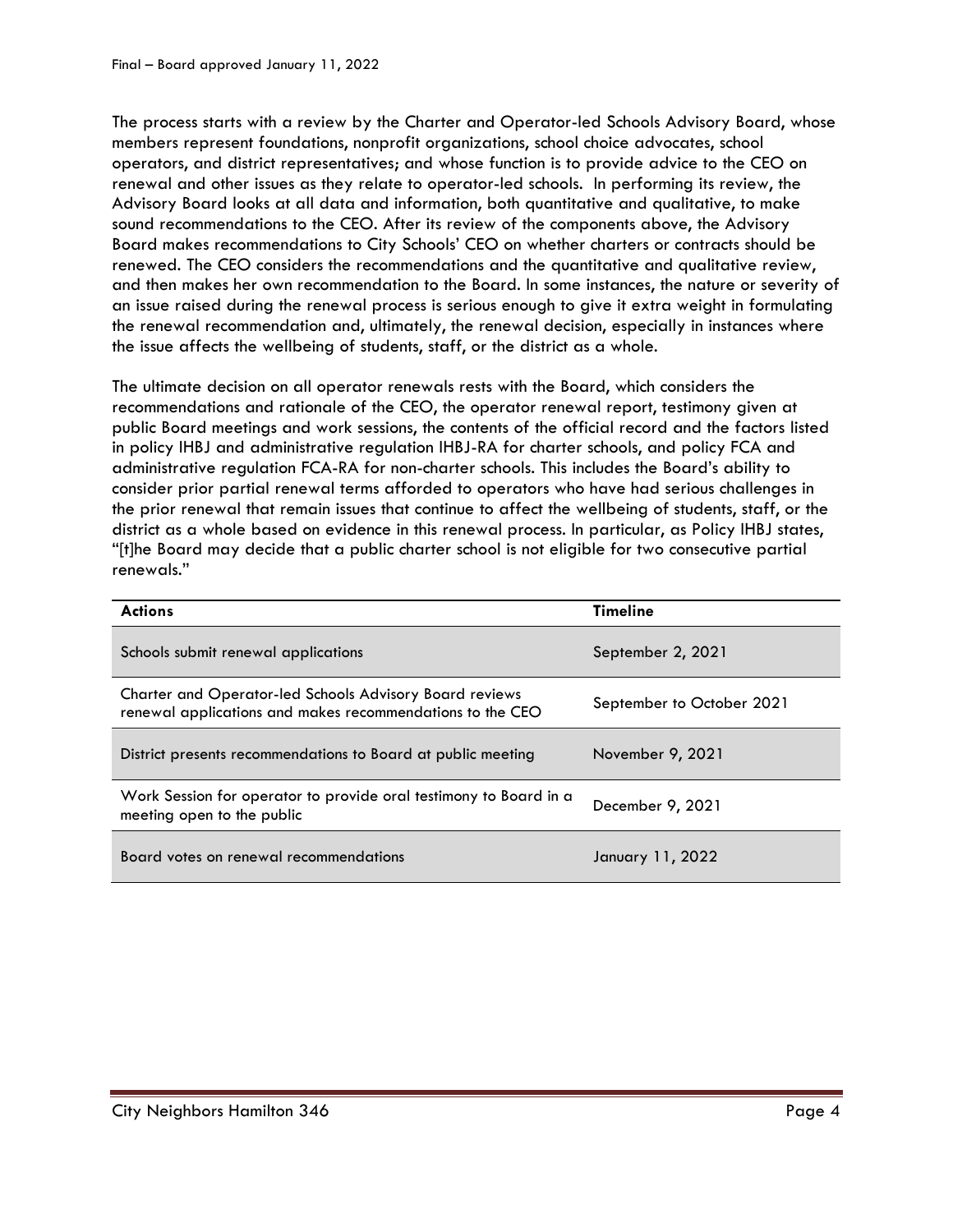# *City Neighbors Hamilton #346*

*Operator:* City Neighbors Hamilton, Inc. *Configuration:* Elementary/Middle *Type:* Charter *Enrollment:* 231<sup>2</sup>

## **Recommendation**

*3-year renewal*

# **Discussion**

On January 11, 2022, the Baltimore City Board of School Commissioners voted to renew the contract with City Neighbors Charter Hamilton, Inc. to operate City Neighbors Hamilton for a three-year term running from July 1, 2022 to June 30, 2025.

The school was rated "Meets Expectations" in Audits/Internal Controls, "Developing" in Effective Programming for Students with Disabilities, "Effective" in Operator Capacity, "Highly Effective" in Strategic Leadership/Governance, and "Developing" in Academics overall.

City Neighbors Charter School was rated "Effective" in Fidelity to Charter/Application Overall, indicating that "*the school has implemented the mission expressed in its charter application and mission is clear to most stakeholders*." City Neighbors Hamilton's mission is expressed clearly in its application and is evident throughout school life, including in the implementation of Project-Based Learning, in which students respond to local issues (e.g., chemical spills at Lake Montebello). This has led to a positive school climate that attracts students and encourages them to come to school regularly, as shown by the school's strong climate trends. The school has *implemented effective strategies to address any challenges evident in the data, particularly in the areas of enrollment, student attendance, and student choice data/school demand*. The school has been fully enrolled for the duration of the five-year contract, averaging 360 lottery applications for roughly 35 seats annually. The school notes a general attendance rate of 95% for elementary grades and 96.1% for middle grades, both of which are higher than the district average. The school also indicates it is working toward fully implementing a restorative practices model, which the school believes to be a major factor in reduction of suspension rates. Additionally, students and parents are represented on the operator board, and parent involvement is high, with over 15,000 parent service hours documented over the past contract term.

The state performance ratings are based on the most recent years when the state assessment was given which are for school years 2016-17, 2017-18, and 2018-19. For PARCC absolute performance (2018-19), schools are compared to schools with similar levels of students considered economically disadvantaged (ED) because absolute performance on assessments is

 $\overline{a}$ 

<sup>2</sup> Total enrollment counts reflect the MSDE official enrollment file for grades k-12, which includes students enrolled on September 30 each year. This file is verified by MSDE prior to becoming the official enrollment count for the year.

City Neighbors Hamilton 346 Page 5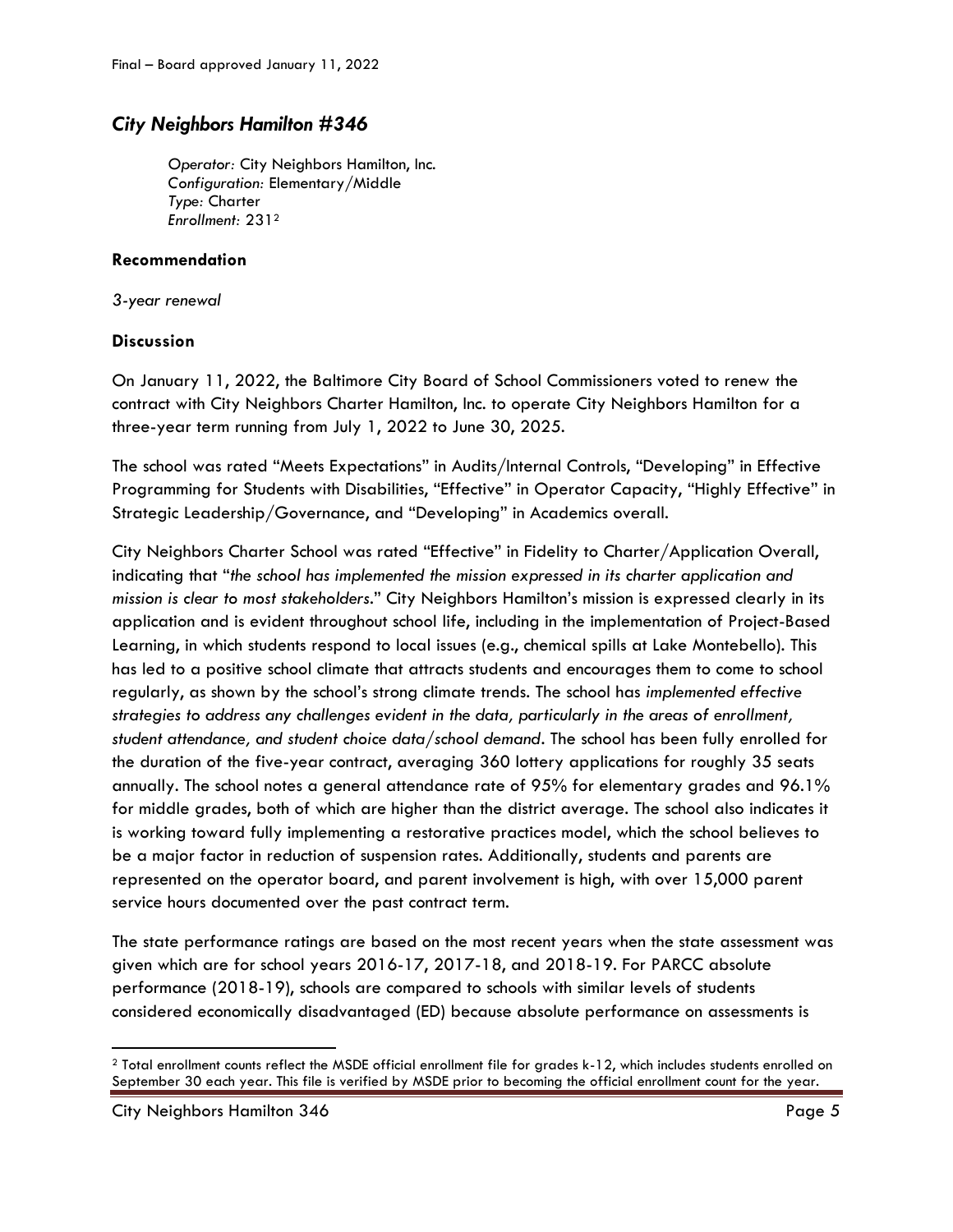highly correlated to the relative wealth of student populations. City Neighbors Hamilton is rated "Not Effective" in ELA absolute performance in ELA 3-5  $(32<sup>nd</sup>$  percentile in the ED comparison group), math 3-5 (44<sup>th</sup> percentile), and ELA 6-8 (32<sup>nd</sup> percentile). The school was rated "developing" in math 6-8 (59<sup>th</sup> percentile). In PARCC growth performance, which looks at the extent to which a school can improve individual student performance year to year over the threeyear period considered, the school was rated "Developing" in ELA 3-5 (58<sup>th</sup> percentile overall) and "Highly Effective" in math 3-5 (88<sup>th</sup> percentile). In middle grades, math 6-8 is rated as "Developing" in the  $62<sup>nd</sup>$  percentile and "Not Effective" in ELA 6-8 (28<sup>th</sup> percentile). As demonstrated by these ratings the school's academic performance data is mixed and so the school must continue to take steps to improve student performance overall and particularly in English Language Arts. Some of the steps the school has taken to improve practice include development of "intensives" which is an invention block for students in grades 3-8, hiring an early literacy intervention teacher to support early learners (grades K-3) and use of I-Ready and other online learning platforms. City Neighbors Hamilton must continue to deepen its work in the use of data and improve the level of academic rigor used in instruction to drive improvement (see the School Effectiveness Review).

The school was rated "Developing" in Effective Programming for All Student Racial/Ethnic Groups. This measure considers in part whether a school is "*Making progress in delivering quality programming for all student racial groups and is aware of its data of all student groups3*." While there *the school has implemented some instructional approaches, processes and practices that the school believes will decrease achievement gaps, these strategies have not yet been proven effective as shown in the school's data for different student groups*. The school has recognized that it has achievement gaps and in response, the application described several equity and anti-racist processes and practices the school has implemented, including classroom interventions, an Equity Self-Audit, and ongoing consultancy work. While the school reports internal data is demonstrating gains in reading and math assessments, these strategies have not yet been proven effective as shown in the school's official data, and further progress must be made, as there are significant gaps in achievement data between black and white students; additionally, the achievement of black and white students respectively are below or only slightly above average for most tested grade bands of ELA and math.

The school was rated "Developing" in Effective Programming for Students with Disabilities. Evidence shows the school is "*working towards a trajectory of growth, is aware of its data and responsibilities to students with disabilities, and has implemented processes, interventions and strategies to support student outcomes including to address any gaps in the data as it relates to performance and climate metrics for students with disabilities over time over the course of the contract but in some instances has struggled to take measures that are appropriate and sufficient. The school has taken steps to remedy such shortcomings*." Academic results for students with disabilities do not show a clear trajectory for growth in all areas. The school has implemented strong

 $\overline{\phantom{a}}$ <sup>3</sup> Text in italics is quoted from the 2021-22 operator renewal rubric

City Neighbors Hamilton 346 Page 6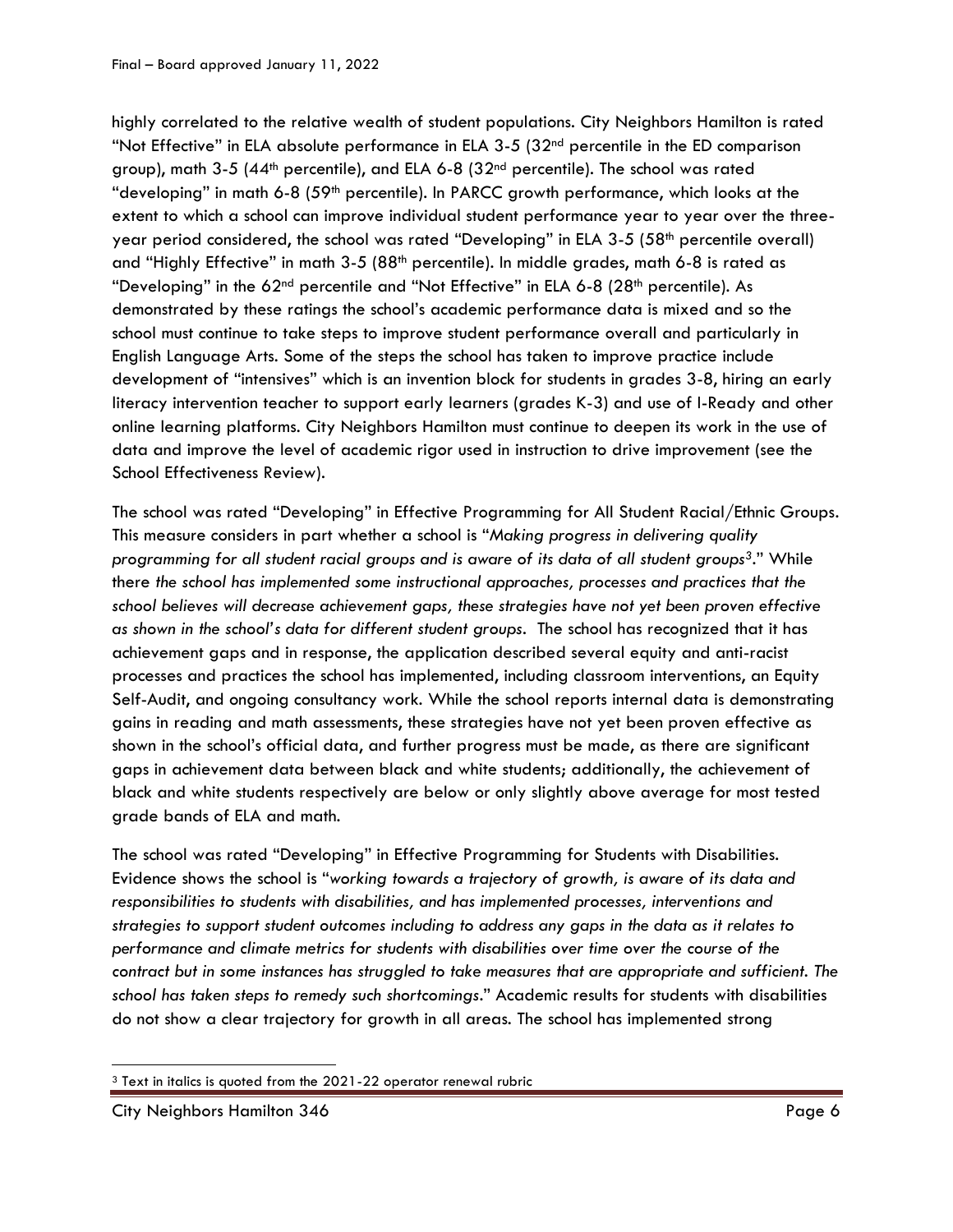processes which have resulted in high attendance rates and low chronic absence for these students. An audit of school practices conducted by the Office of Special Education showed the school had some difficulties ensuring that special educator service schedules were aligned to students' Individualized Education Programs, which required FAPE<sup>4</sup> meetings for three out of ten students whose records were audited in order to ensure the students were receiving required services.

*For more information on school practices, please also see the school's School Effectiveness Report which can be found at www.baltimorecityschools.org.*

# **Findings (Elementary/Middle school rubric)**

*Category 1. Has the school followed sufficient financial management and governance practices? Has the school had challenges with meeting critical district, state or federal guidelines? Has the school delivered strong academic programming for students will disabilities that demonstrates a trajectory of growth? Has the school provided strategic leadership and governance?*

| <b>Sub-Category</b>                                                   | <b>Renewal Metric</b>                                                                                                                                                                                                                                                                                                                                                                                                                                                                                                                                                            | <b>City Schools Rating</b> |
|-----------------------------------------------------------------------|----------------------------------------------------------------------------------------------------------------------------------------------------------------------------------------------------------------------------------------------------------------------------------------------------------------------------------------------------------------------------------------------------------------------------------------------------------------------------------------------------------------------------------------------------------------------------------|----------------------------|
| 1.1 Audit Content, Internal<br>Controls                               | The extent to which the school's Independent<br>Auditor's Reports offer unqualified opinions and no<br>management points in each of the years of the<br>charter term. The extent to which statements of cash<br>flow and ratio of assets to liabilities indicate that<br>the operator has strong performance on their short-<br>term liquidity measure.                                                                                                                                                                                                                          | <b>Meets Expectations</b>  |
| 1.2 Effective Programming<br>for Students with<br><b>Disabilities</b> | The extent to which the school has a demonstrated<br>a strong trajectory of growth, is aware of its data<br>and responsibilities to students with disabilities,<br>does not have any gaps or has decreased gaps in<br>the data as it relates to performance and climate<br>metrics for students with disabilities over time, and<br>has effectively and consistently implemented<br>processes, interventions and strategies to support<br>student outcomes over the course of the contract.                                                                                      | <b>Developing</b>          |
| 1.3 Operator Capacity                                                 | The extent to which the school has operated<br>effectively, and the operator has consistently met<br>all state, federal reporting requirements critical<br>District or federal obligations and has not received<br>any Notices of Concern or Notices of Reprimand<br>during the contract period. (Evidence that may be<br>considered includes compliance with state or<br>federal reporting requirements, budget submissions<br>and monitoring reports, quarterly reports, and the<br>relative number, frequency and severity of Notices<br>of Concern or Notices of Reprimand.) | <b>Effective</b>           |

<sup>4</sup> Free Access to Public Education

 $\overline{\phantom{a}}$ 

City Neighbors Hamilton 346 Page 7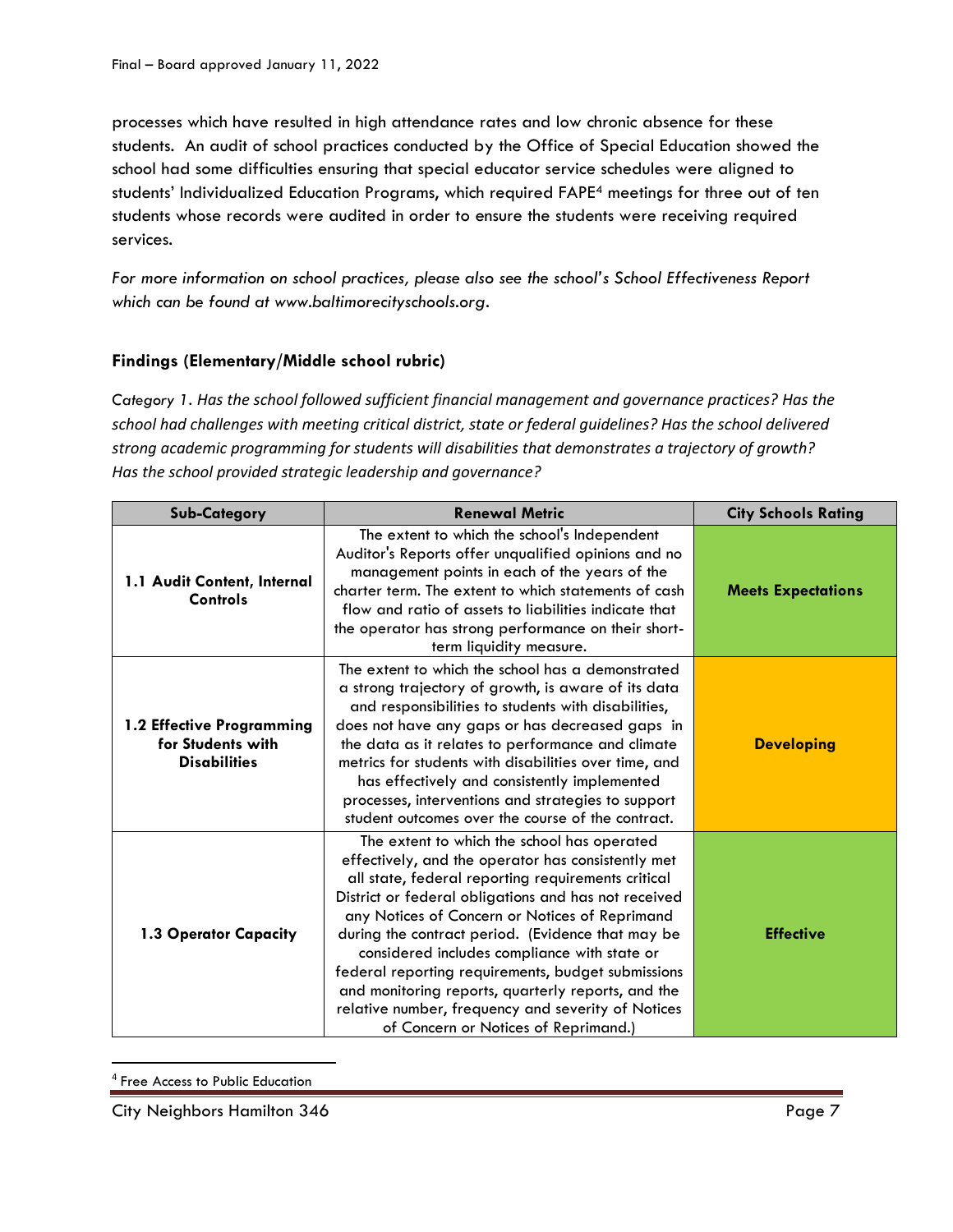| 1.4 Strategic<br>Leadership/Governance                                                 | School Effectiveness Review Score - Strategic<br>Leadership | <b>Highly Effective</b> |
|----------------------------------------------------------------------------------------|-------------------------------------------------------------|-------------------------|
| There is no overall rating for this section as each metric is considered individually. |                                                             |                         |

*Category 2. Is the school an academic success?*

| <b>Sub-Category</b>                                      | <b>Renewal Metric</b>                                                                                                                                                                                                                                                                                                                                                                                                                                                                                                                                                            | <b>City Schools Rating</b> |
|----------------------------------------------------------|----------------------------------------------------------------------------------------------------------------------------------------------------------------------------------------------------------------------------------------------------------------------------------------------------------------------------------------------------------------------------------------------------------------------------------------------------------------------------------------------------------------------------------------------------------------------------------|----------------------------|
| 2.1 Absolute Student                                     | Average Mean Scale Score PARCC ELA (grades 3-<br>5)                                                                                                                                                                                                                                                                                                                                                                                                                                                                                                                              | <b>Not Effective</b>       |
|                                                          | Average Mean Scale Score PARCC Math (grades<br>$3-5)$                                                                                                                                                                                                                                                                                                                                                                                                                                                                                                                            | <b>Not Effective</b>       |
| <b>Achievement</b>                                       | Average Mean Scale Score PARCC ELA (grades 6-<br>8)                                                                                                                                                                                                                                                                                                                                                                                                                                                                                                                              | <b>Not Effective</b>       |
|                                                          | Average Mean Scale Score PARCC Math (grades<br>$6-8$                                                                                                                                                                                                                                                                                                                                                                                                                                                                                                                             | <b>Developing</b>          |
|                                                          | Trend in Average Mean Scale Score PARCC ELA<br>$(grades 3-5)$                                                                                                                                                                                                                                                                                                                                                                                                                                                                                                                    | <b>Not Effective</b>       |
| <b>2.2 Student Achievement</b>                           | Trend in Average Mean Scale Score PARCC Math<br>$(grades 3-5)$                                                                                                                                                                                                                                                                                                                                                                                                                                                                                                                   | <b>Not Effective</b>       |
| Trend                                                    | Trend in Average Mean Scale Score PARCC ELA<br>$(grades 6-8)$                                                                                                                                                                                                                                                                                                                                                                                                                                                                                                                    | <b>Effective</b>           |
|                                                          | Trend in Average Mean Scale Score PARCC Math<br>(grades 6-8)                                                                                                                                                                                                                                                                                                                                                                                                                                                                                                                     | <b>Highly Effective</b>    |
|                                                          | Growth in Average Mean Scale Score PARCC ELA<br>$(grades 3-5)$                                                                                                                                                                                                                                                                                                                                                                                                                                                                                                                   | <b>Developing</b>          |
| 2.3 Student Achievement                                  | Growth in Average Mean Scale Score PARCC Math<br>$(grades 3-5)$                                                                                                                                                                                                                                                                                                                                                                                                                                                                                                                  | <b>Highly Effective</b>    |
| Growth                                                   | Growth in Average Mean Scale Score PARCC ELA<br>$(grades 6-8)$                                                                                                                                                                                                                                                                                                                                                                                                                                                                                                                   | <b>Not Effective</b>       |
|                                                          | Growth in Average Mean Scale Score PARCC Math<br>$(grades 6-8)$                                                                                                                                                                                                                                                                                                                                                                                                                                                                                                                  | <b>Developing</b>          |
| 2.4 Fidelity to<br><b>Charter/Application</b><br>Overall | The extent to which the school has fully implemented<br>the mission expressed in its charter application and<br>this mission is clear to all stakeholders. The extent<br>to which the school has delivered high quality<br>programming for all student subgroups. The extent<br>to which the school is gathering data to assess its<br>efficacy and has effectively addressed any<br>challenges evident in the data, particularly in the<br>areas of subgroup performance, enrollment, student<br>attendance, dropout rates, attrition and student<br>choice data/school demand. | <b>Effective</b>           |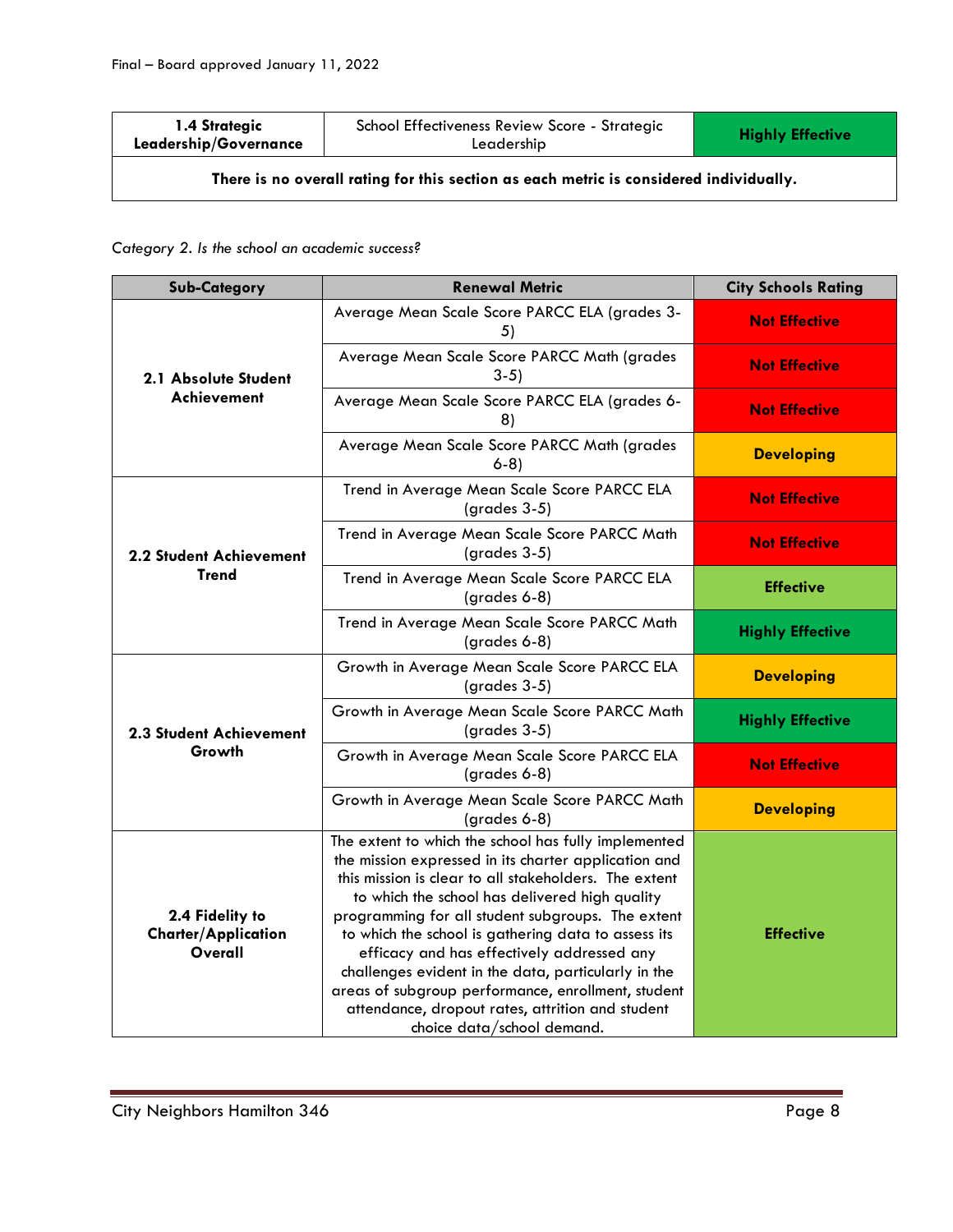| 2.5 Effective Programming<br>for All Student<br><b>Racial/Ethnic Groups</b> | The extent to which the school has provided high<br>quality programming for students in all<br>racial/ethnic groups. The extent to which the school<br>has instructional approaches, processes and<br>practices in place that seek to ensure students in all<br>groups achieve and to address gaps in achievement<br>between student groups. | <b>Developing</b> |
|-----------------------------------------------------------------------------|----------------------------------------------------------------------------------------------------------------------------------------------------------------------------------------------------------------------------------------------------------------------------------------------------------------------------------------------|-------------------|
|                                                                             | <b>Academics Overall Rating</b>                                                                                                                                                                                                                                                                                                              | <b>Developing</b> |

### *Category 3. Does the school have a strong climate?*

As part of the modified renewal process for 2021-22, Domains 1-3 of the School Effectiveness Review (SER), which are considered in the Climate section of the renewal rubric, were modified and abbreviated. These domains did not receive overall ratings and are summarized below. For more information on the efficacy of school practice in these domains please see the full SER report available on the district website at [https://www.baltimorecityschools.org/renewal.](https://www.baltimorecityschools.org/renewal)

| Domain 1: Highly Effective Instruction |                                                                                          |                  |
|----------------------------------------|------------------------------------------------------------------------------------------|------------------|
| <b>Domain</b>                          | <b>Description</b>                                                                       | Rating           |
| 1.1                                    | School leadership supports highly effective<br>instruction.                              | <b>Effective</b> |
| 1.2                                    | Teachers use multiple data sources to adjust<br>practice.                                | <b>Not Rated</b> |
| 1.3                                    | Teachers deliver highly effective instruction.                                           | <b>Effective</b> |
| 1.4                                    | Teachers establish a classroom environment in which<br>teaching, and learning can occur. | <b>Not rated</b> |

| <b>Domain 2: Talented People</b> |                                                                                                                                   |                  |
|----------------------------------|-----------------------------------------------------------------------------------------------------------------------------------|------------------|
| Domain                           | <b>Description</b>                                                                                                                | Rating           |
| 2.1                              | The school implements systems to select effective<br>teachers and staff whose skills and beliefs meet the<br>needs of the school. | <b>Not Rated</b> |